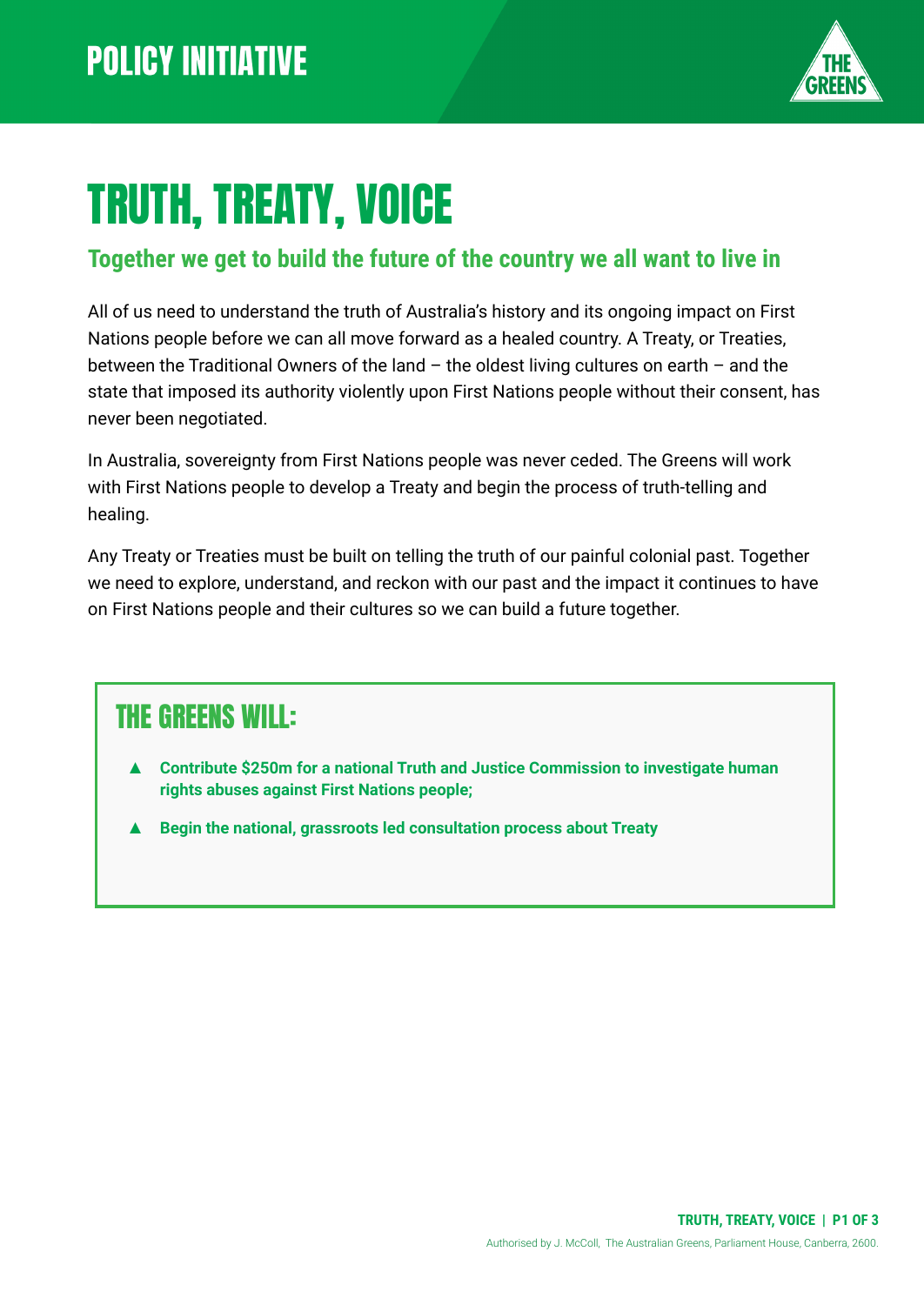

### PAYING FOR OUR PLAN

By making billionaires and big corporations pay their fair share of tax and winding back handouts to big polluters, we can build a better life for all of us.

1 in 3 big corporations pays no tax and many big corporations and billionaires send their profits offshore tax free.

The Greens will tax billionaires with a new 'billionaires tax', require big corporations making excessive profits to pay a 'corporate super-profits tax' and axe billions of dollars in handouts to the coal, oil and gas giants that are driving the climate crisis.

These measures have all been costed by the independent Parliamentary Budget Office.

When big corporations and billionaires pay their fair share, everyone can have the services they need for a better life.

#### **TRUTH AND JUSTICE**

Our journey to Treaty involves truth-telling and healing first. This means exploring, understanding, and reckoning with our painful past and the impact it continues to have on First Nations people and their cultures.

The Greens will begin our journey towards Treaty by contributing \$250m to establish a national and independent Truth and Justice Commission.

The Truth and Justice Commission will be an independent body that investigates and reveals past wrongdoing to resolve ongoing and historical conflict and heal from it.

The Commission will have the powers of a Royal Commission and will investigate and reveal wrongdoing and human rights abuses perpetrated against First Nations people since colonisation to the present day.

The Truth and Justice Commission will lay the foundations for agreement making between governments and First Nations people, as well as foster healing and national unity based on truth-telling.

The Commission's work will be underpinned by the United Nations Declaration on the Rights of Indigenous Peoples and led by First Nations people.

#### **JOURNEY TOWARDS TREATY**

First Nations people never surrendered their homelands and waters. Their Sovereignty and their authority to govern their own lives has never been extinguished.

The continued and ongoing legacy of colonisation has not yet fully recognised the